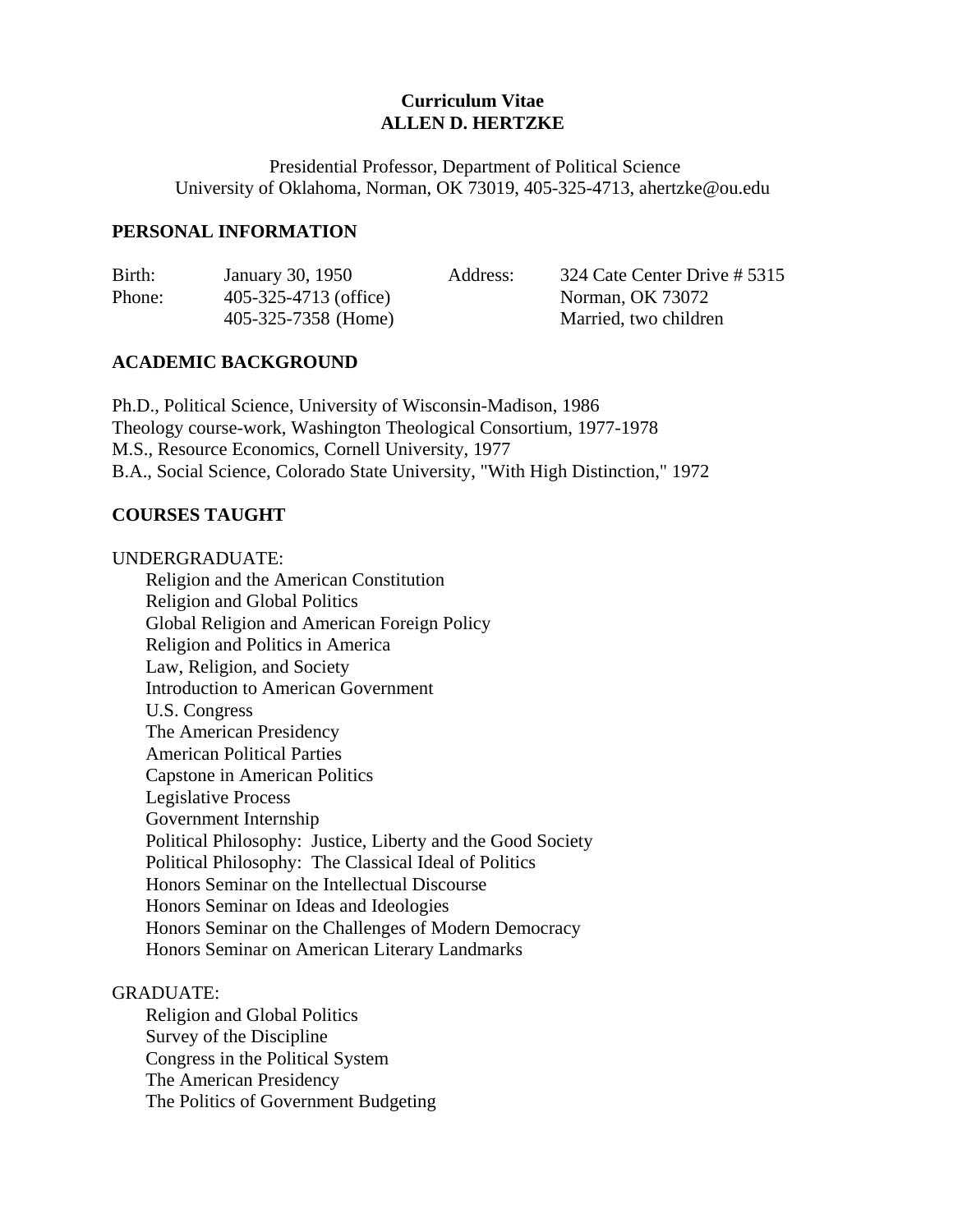## **AWARDS AND HONORS**

## **Teaching:**

Samuel Roberts Noble Foundation Presidential Professorship, for distinguished teaching and research,1996-present Dissertation Chair for Dale Mason, 1997 Winner of APSA's William Anderson Award for Best Doctoral Dissertation in the field of federalism and intergovernmental relations. University of Oklahoma Students' Association Outstanding Faculty Member,1995 Regents Award for Superior Teaching, University of Oklahoma, 1993. Amoco Foundation Good Teaching Award, 1990 Associates Distinguished Lectureship: University of Oklahoma, 1989. Mortar Board Outstanding Faculty Member, 1988, University of Oklahoma **Research:** Guest Scholar, Brookings Institution, Fall 2009 Senior Visiting Fellowship, Pew Forum on Religion and Public Life, 2008-2009. Research Grant of \$36,700, Fieldstead Foundation, for *Freeing God's Children*, 2001-2002, and Book promotion grant in 2005 of \$11,000. Visiting Fellowship, Ethics and Public Policy Center, Washington DC, January-July, 2001. Outstanding Oklahoma Political Scientist 1998, Presented by the Oklahoma Political Science Association, November 5, 1998 Laverne Burchfield Award for Best Review, *Public Administration Review*, 1995 Herfurth Award for Outstanding Research in the Social Studies, University of Wisconsin-Madison, for *Representing God in Washington,* 1988. Book Series Editor, "Religious Forces in the Modern World," Rowman & Littlefield Publishers, Lanham, Maryland, 1994-present. Featured author at Capital conference titled, "Religious Lobbies in Washington: A Discussion of Allen D. Hertzke's *Representing God in Washington,*" sponsored by the Ethics and Public Policy Center, April 6, 1989, Washington, D.C.

# **RESEARCH IN PROGRESS**

.

*Constituting the Future: Religious Liberty, Law, and Flourishing Societie*s, book on global religious freedom, editor.

*God's Lobby: Religious Advocacy in American Politics*, book project based on research conducted as a senior fellow for the Pew Forum on Religion and Public Life.

"The Quest for Global Religious Liberty: Why Liberals Should Care About Defending the First Freedom," article project.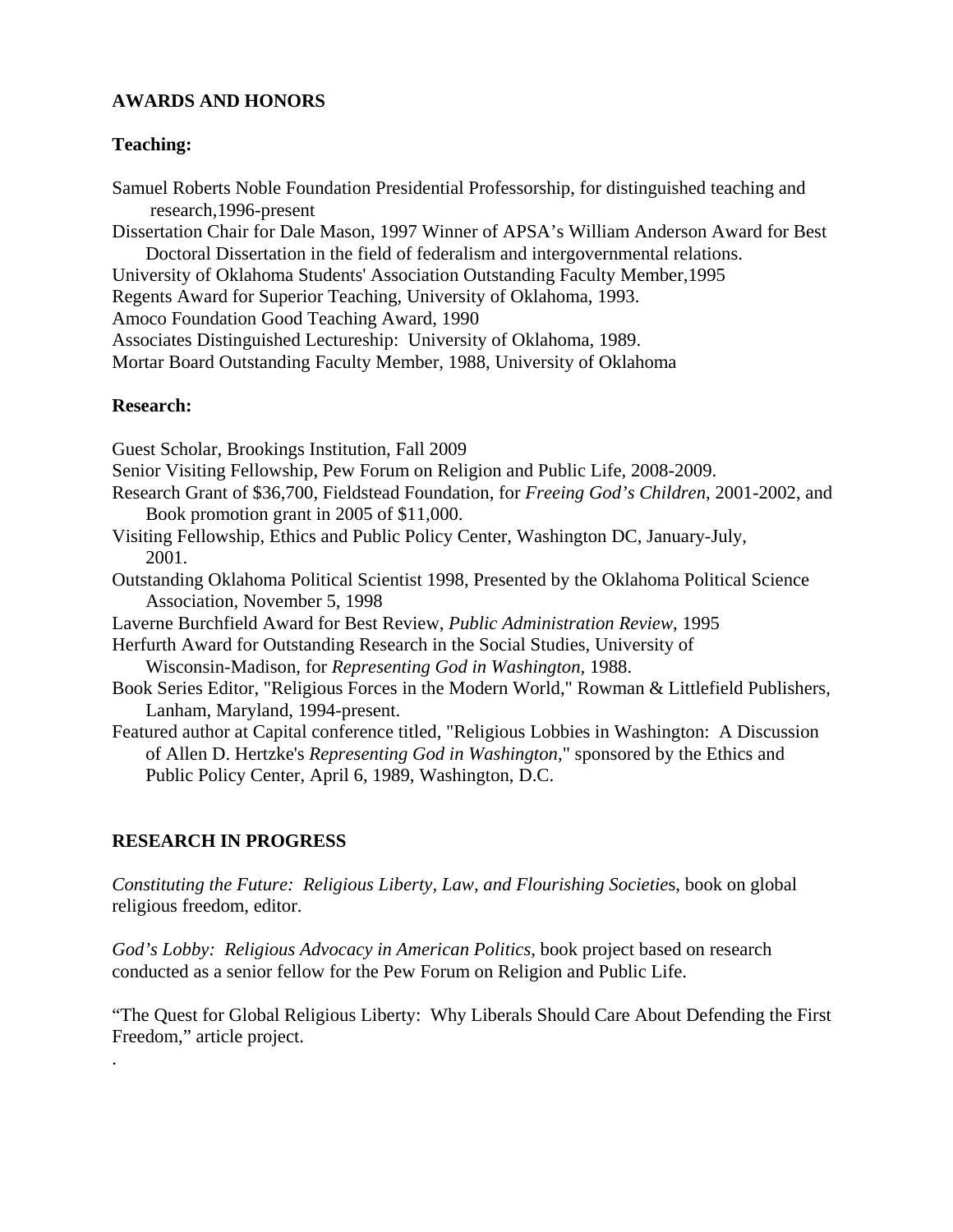#### **PUBLICATIONS**

#### **Books:**

*Representing God at the Statehouse,* co-editor, Rowman & Littlefield, 2006.  *Freeing God's Children: The Unlikely Alliance for Global Human Rights,* Rowman & Littlefield 2004.

- *Religion and Politics in America: Faith, Culture, and Strategic Choices*, co-author, Westview Press, 1995; second edition 1998; third edition 2004; fourth edition 2010.
- Chinese Language edition of *Representing God in Washington,* Shanghai People's Publishing House, Shanghai, China, 2003.
- *Echoes of Discontent: Jesse Jackson, Pat Robertson, and the Resurgence of Populism,*  Washington, DC, Congressional Quarterly Press, 1993.
- *Representing God in Washington: The Role of Religious Lobbies in the American Polity,* Knoxville: University of Tennessee Press, 1988.
- *The Atomistic Congress: An Interpretation of Political Change*, co-editor, M.E. Sharpe, 1992.

## **Articles and Book Chapters:**

- "The Supreme Court and Religious Liberty," *The Weekly Standard*, October 18, 2010.
- "The U.S. Congress: Protecting and Accommodating Religion," in the *Oxford Handbook on Church and State in the United States*, edited by Derek Davis, 2010.
- "United States of America American Muslim Exceptionalism," in *Borders of Islam*, Stig Jarle Hansen, Alte Mesoy, Tuncay Kardas, editors (London: Hurst & Company 2009).
- "Religious Interest Groups," in *Oxford Handbook on Religion and American Politics*, edited by Corwin Smidt, James Guth, and Lyman Kellstedt, 2009
- "Protestantism and Human Rights," in *Encyclopedia of Human Rights*, Vol 4., David Forsythe, Editor, Oxford University Press, 2009
- "Emerging Trends in Religion, Society, and Politics," in *The Future of Religion in American Politics*, edited by Charles Dunn, University of Kentucky Press, 2009
- "The Catholic Church and Catholicism in Global Politics," *Routledge Handbook on Religion and Politics*, Edited by Jeffrey Haynes, Routledge, 2009.
- "The Faith-Based Human Rights Quest: Missing the Story," in *Blind Spot: When Journalists Don't Get Religion*, edited by Paul Marshall, Lela Gilbert, and Roberta Green Ahmanson, Oxford University Press, 2009.
- International Religious Freedom: Taking Stock of an American Foreign Policy Initiative, *The Review of Faith & International Affairs,* Vol. 6 (Summer 2008).
- Chinese language translation, "The First Freedom and Church-State Policy in the U.S.A.," with Kevin den Dulk*, in Religion and American Society,* Volume 4, Center for American Studies, Fudan University, Shanghai, China, 2008.
- "African American Churches and U.S. Policy in Sudan," *The Review of Faith & International Affairs* 6 (Spring 2008).
- "Uniting over Jesus Christ," with Akbar Ahmed, *Washington Times*, Dec. 11, 2006.
- "Roman Catholicism and the Faith-based Movement for Global Human Rights," *The Review of Faith & International Affairs*," Winter 2005-2006.
- "The Shame of Darfur," *First Things*, October, 2005
- "Silence on Darfur is Deadly," *The Daily Oklahoman*, September 2, 2005.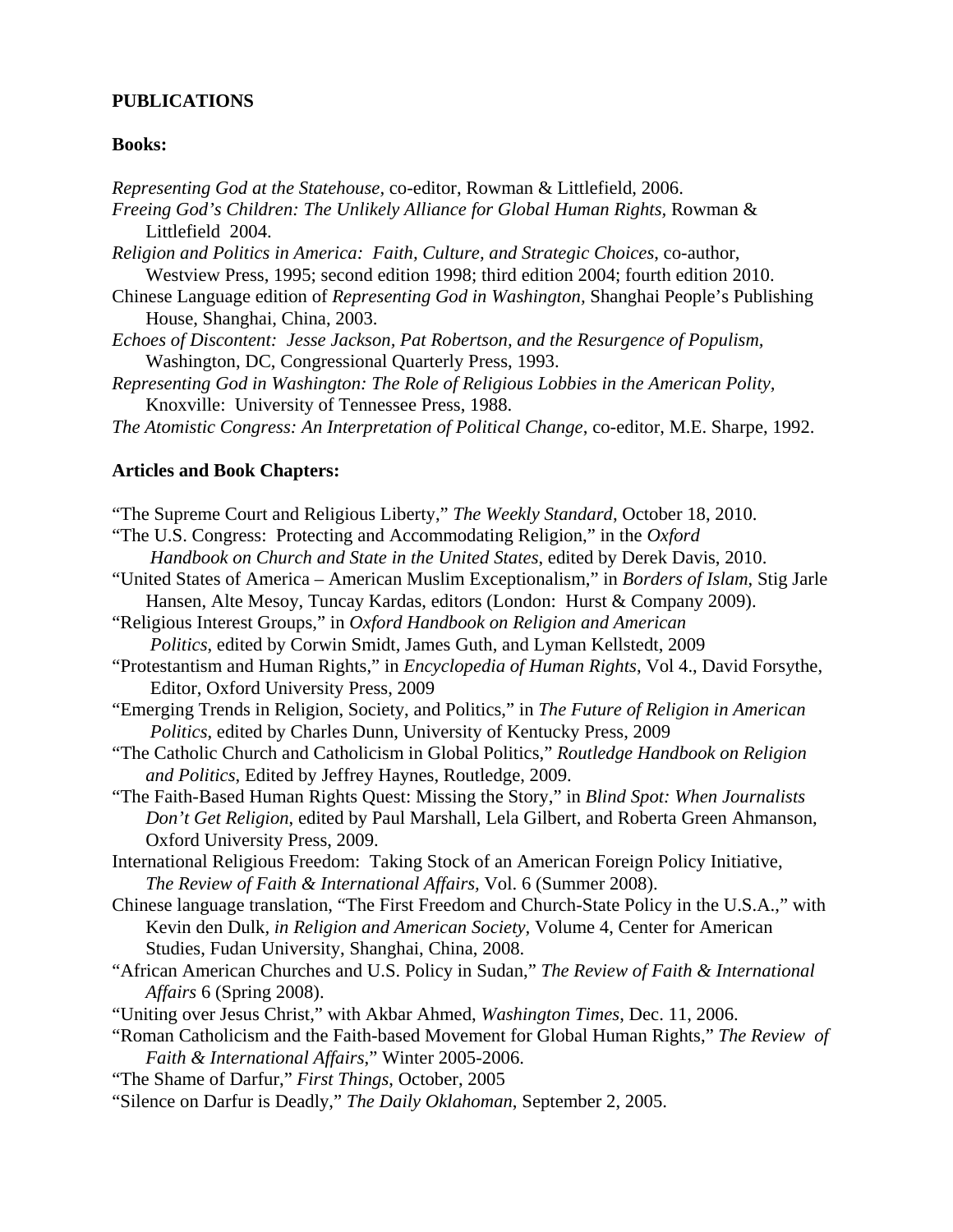- "The Naked Public Square Now," Comment, *First Things*, November 2004.
- "On This They Do Agree," *The Wall Street Journal*, October 10, 2003
- "Evangelicals and International Engagement," in *Evangelicals and Civic Life*, Michael Cromartie, editor, Rowman & Littlefield, 2003.
- "The First Freedom and Church-State Policy in the U.S.A.," with Kevin den Dulk*, Yearbook of European Administrative History*, Von Erk Volkmar Heyen and Jos Raadschleders , Nomos Verlagsgesellschaft, 2002.
- "Genocide Fueled by Oil, *The Weekly Standard*, July 22, 2002.
- "The Role of the Faith-Based Constituency in Preventing Genocide,"*Journal of Human Rights*, December 2002.
- "The Right Choice for Human Rights," featured editorial, MSNBC.com, week of July 9, 2001.
- "The Political Sociology of The Crusade Against Religious Persecution," in *The Influence of Faith: Religious Groups and U.S. Foreign Policy*, Elliot Abrams, ed., Rowman & Littlefield, 2001.
- "The Faith Factor: Religious Constituencies and Congressional Initiative on Human Rights," *Extensions,* Spring, 2001.
- "Defending the Faiths," *The National Interest*, Fall 2000, with Dan Philpott
- "What I Learned in China," *First Things*, No. 101, March 2000.
- "The Theory of Moral Ecology," *The Review of Politics*, Fall, 1998 (Vol. 60:4).
- "The Concept of Moral Ecology," with Chris McRorie, in *Community and Political Thought Today*, Praeger, 1998.
- "Lowi, Liberalism, and the Love of God," *Public Administration Review* 55 No. 5, September/October, 1995.
- "Oklahoma: The Christian Right and Republican Realignment," co-author, in *God at the Grass Roots: The Christian Right in the 1994 Elections*, Edited by Mark Rozell and Clyde Wilcox, Rowman & Littlefield, 1995.
- "The Christian Right and Republican Realignment in Oklahoma," co-author, *PS: Political Science & Politics*, March 1995.
- "The Religious Vote in American Politics: Value Conflict, Continuity, and Change," in *Broken Contract? Changing Relationships between Citizens and their Government in the United States*, Stephen Craig, ed, Westview, 1995.
- "Religion in Congressional History," in *The Encyclopedia of the United States Congress,* Simon and Schuster, 1995.
- "My Life as a School Board Candidate: Lessons Learned in Local Politics," *State and Local Government*, 7th Edition, Duskin, 1995.
- "Vanishing Candidates in the 2nd District of Colorado," in *Deciding Not to Run: Strategic Ambition and Candidate Emergence in Congressional Elections*, Thomas A. Kazee, editor, CQ, 1994.
- "The Role and Effectiveness of Religious Lobbies," in *Christian Political Activism at the Crossroads*, William Stevenson, ed. University Press, 1994.
- "Response," in *Disciples and Democracy*, Michael Cromartie, ed., Ethics and Public Policy Center, 1994.
- "Churches As Precincts in Party Politics," *Vox Pop* 11, No.3, 1993.
- "An Assessment of the Mainline Churches Since 1945," in *The Role of Religion in the Making of Public Policy,* edited by James E. Wood, Jr. and Derek Davis, Waco, Texas: J.M. Dawson Institute of Church-State Studies, 1991.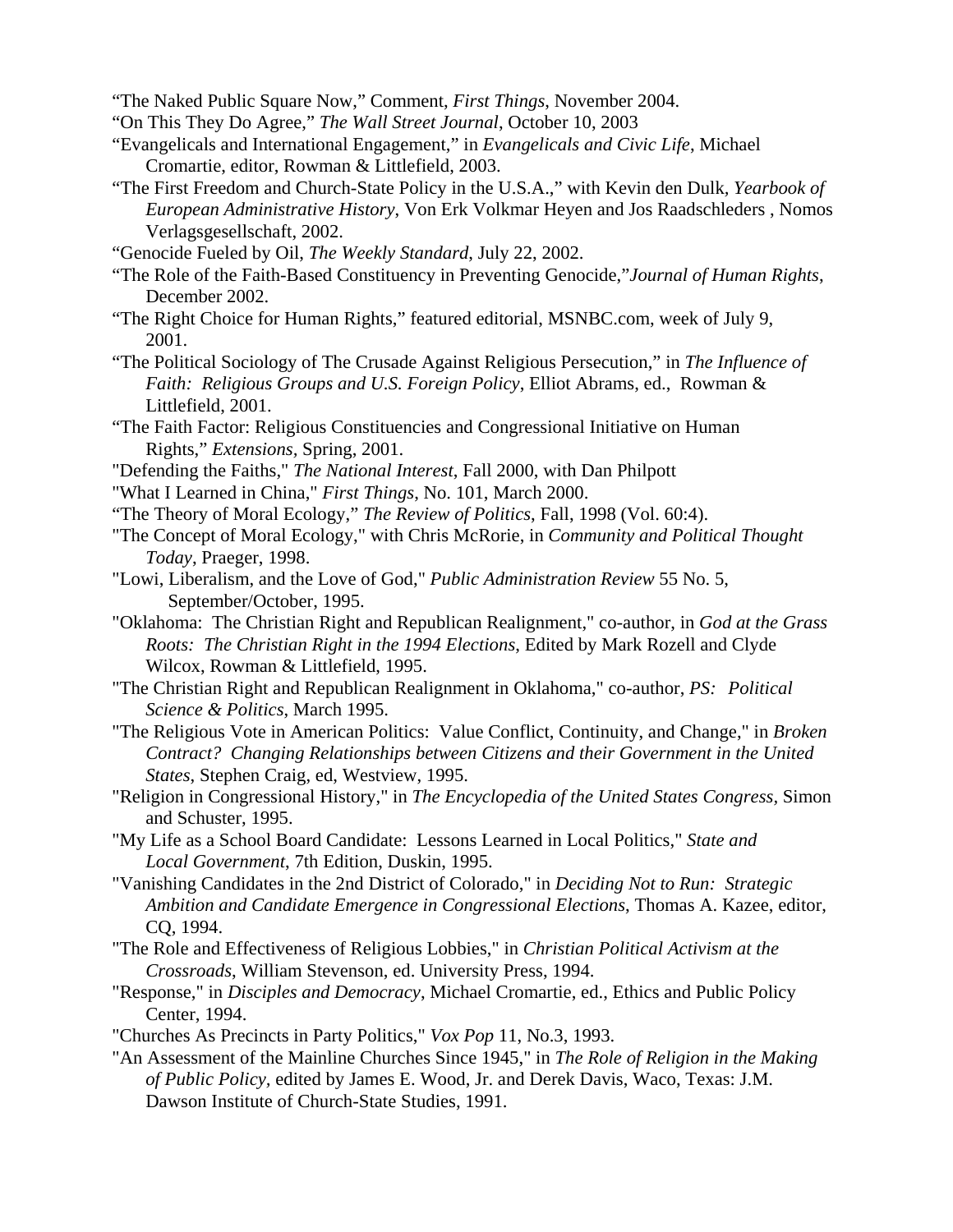"Harvest of Discontent: Religion and Populism in the 1988 Presidential Campaign," in *The Bible and the Ballot Box:* edited by James Guth and John Green, Westview Press, 1991.

- "Lutheran Political Witness," in *The Evangelical Lutheran Church of America and Public Policy Advocacy,* Edited by Roy J. Enquist, 1990.
- "The Role of Churches in Political Mobilization," in *Interest Group Politics*, 3rd Edition, Cigler and Loomis eds, Congressional Quarterly, 1990.

Chapter on the United States in *Religion in Politics: A World Guide*, Stuart Mews, ed., London:

- "Christian Fundamentalists and the Imperatives of American Politics," in *Religious Resurgence and Politics in the Contemporary World*, Emile Sahliyeh, ed., SUNY Press, 1990.Longman Inc., 1989.
- "Faith and Access: Religious Constituencies and the Washington Elites," in *Religion and Political Behavior in the United States*, Ted Jelen, Ed, Praeger, 1989.
- "Religious Lobbies in the American Pressure System: A Unique Representational Role," in *Religion in American Politics,* Charles Dunn, ed., Congressional Quarterly, 1989.
- "American Religion and Politics: A Review Essay," *Western Political Quarterly* 41, Vol.1, December 1988: 825-838.
- "Congressional Policy-Making on Church-State Relations," *This World,* Winter 1988.

#### **Book Reviews**

- *World of Faith and Freedom: Why Religious Freedom is Vital to American National Security*, Thomas Farr, Summer 2009, *Books and Culture*.
- *Godly Republic: A Centrist Blueprint for America's Faith-Based Future*, John Diulio, Jr., The Christian Century, January 29, 2008.
- *Onward Christian Soldiers: The Christian Right in American Politics*, Clyde Wilcox, *Political Science Quarterly*, Fall 1997.
- *In Washington But Not Of It: The Prophetic Politics of Religious Lobbyists*, Daniel Hofrenning, *American Public Science Review,* June 1996.
- *Citizens Against the MX: Public Images in the Nuclear Age,* Matthew Glass, *Journal of Politics* 56, No. 4, November 1994.
- *The Catholic Church and the Politics of Abortion: A View from the States,* edited by Timothy A. Byrnes and Mary C. Segers, *Political Science Quarterly,* Fall 1992.
- *The Christian Right and Congress*, Matthew Moen, *American Political Science Review* 84, September 1990.
- *One Nation Under God*, Mark Noll, *Critical Review of Books in Religion 1989*, *Journal of the American Academy of Religion*, 1989.
- *Is God a Racist? The Right Wing in Canada*, Stanley R. Barrett, *Social Science Quarterly* 70, Number 1 (March 1989): 228.

#### **Blog Opinion Articles**

"Beware the Unstated Assumptions," editorial on international religious freedom for *The Immanent Frame,* sponsored by Social Science Research Council, March, 2010.

"A Unique Role," editorial on international religious humanitarian organizations in "Room for Debate," *New York Times*, July 2010.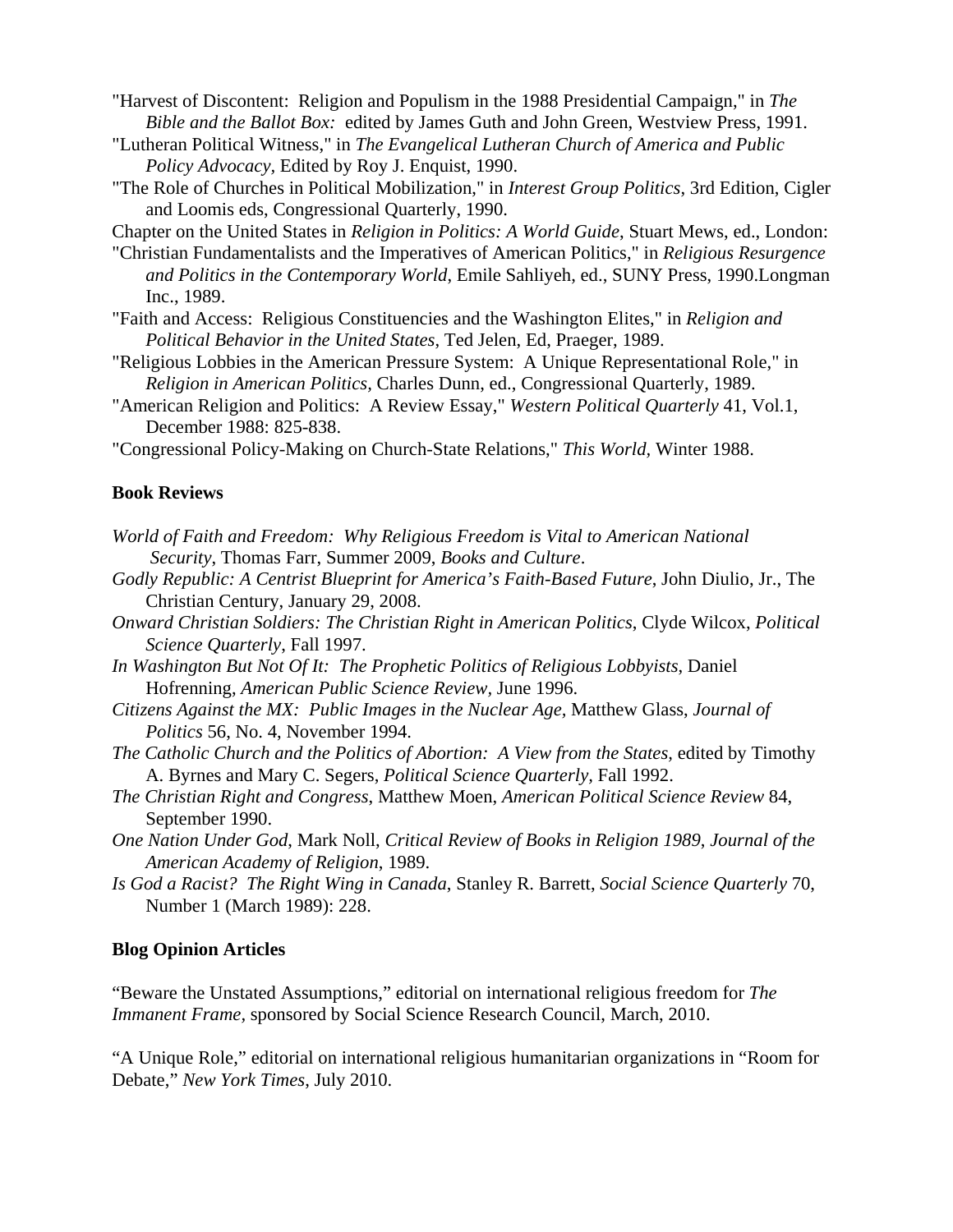# **Consultancy Reports**

"Advancing Religious Freedom: A Guidebook for Donors," John Templeton Foundation, Philadelphia, May 2010

"Strategic Plan for Religious Freedom," John Templeton Foundation, Philadelphia, January 2010.

"Report on International Religious Freedom," Pew Charitable Trusts, Philadelphia, 2009

"Religion Funding and the Pew Charitable Trusts," Richard Wood and Allen Hertzke, for the Pew Charitable Trusts, Philadelphia, February 2006.

"Religion and Civic Engagement: A Pew Strategy," Pew Charitable Trusts, Philadelphia, 2000.

## **Conference Papers**

- "The Religious Advocacy Explosion: Data and Theoretical Significance," presented at the Annual Meeting of the American Political Science Association, Washington DC, September 2-5, 2010.
- "Evangelicals and International Engagement," Evangelicals in Political and Civic Life: An Inventory, Cape Elizabeth, Maine, June 17-19, 2001, Ethics and Public Policy Center and the Pew Charitable Trusts.
- "The Role of Heartland Religious Constituencies in Promoting Religious Freedom Abroad," presented a conference on Religion, Freedom, and Prosperity in Oklahoma, East Central University, Ada, OK, April 27, 2001.
- "Global Religious Persecution, Christian Activism, and Civic Renewal," presented at The Pruit Memorial Symposium, "Cultivating Citizens," Baylor University, October 28-30,1999.
- "The Senate Community Confronts the Nation's Challenges," presented at the Annual Meeting of the American Political Science Association, Boston, September 3-6, 1998.
- "The Politics of Religious Persecution," Conference on Religion and American Foreign Policy, Ethics and Public Policy Center, Washington, DC, January 6, 1997.
- "Evangelicals, Populists, and the Great Reversal: Protestant Civil Society and Economic
- Concern," Conference on the Politics of Economic Inequality in the Twentieth Century, Kennedy School of Government, Harvard University, September 28, 1996.
- "The Concept of Moral Ecology," Conference on Communitarianism and Civil Society, Berry College, Georgia, October 17, 1996
- "Religion and Politics in America: A Review of Explanatory Theories," Southwest Social Science Association, March 31, 1994, San Antonio, Texas.
- "Populist Echoes of Discontent: Jesse Jackson, Pat Robertson, and the Crucible of Liberal Culture," presented at the Annual Meeting of the American Political Science Association, San Francisco, September 1990.
- "The Politics of Federal Day Care: The Nexus of Family, Church, and the Positive State," presented at the Annual Meeting of the American Political Science Association, Atlanta, September 1989.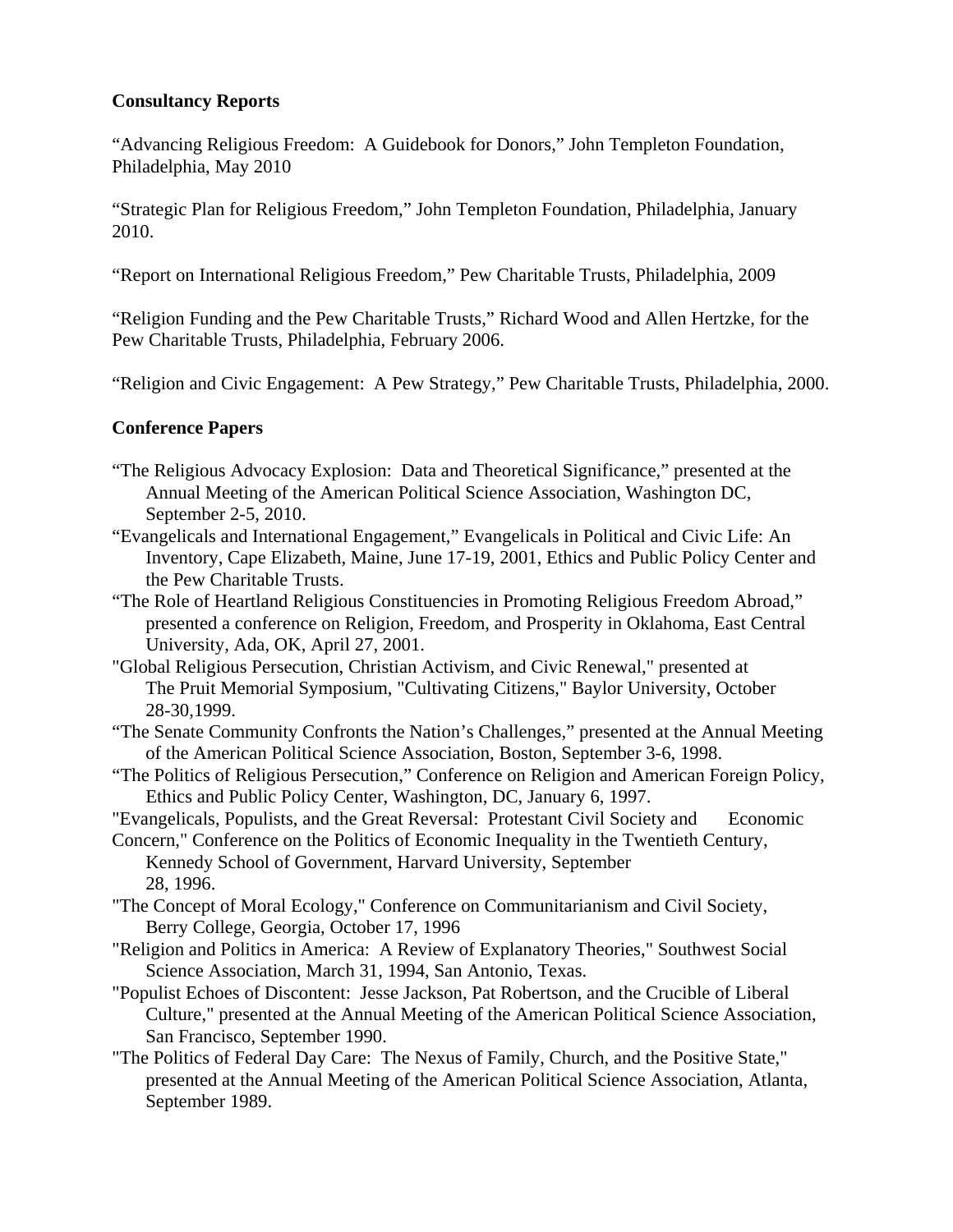- "Pat Robertson's Crusade and the GOP: A Strategic Analysis," presented at the Annual Meeting of the Midwest Political Science Association, Chicago, April 13-15, 1989.
- "American Political Parties and Strategic Assimilation: The Lessons of Jackson and Robertson," presented at the Annual Meeting of the Western Political Science Association, Salt Lake City, March 30 - April 1, 1989.
- "The Catholic Peace Pastoral: Context and Influence," presented at "The Challenge of Peace: The Catholic Church in Public Debate," Catholic University, Washington, D.C. October, 1989.
- "Jackson, Robertson and the Politics of Community: Religious Mobilization and the 1988 Presidential Campaign," presented at the XIV World Congress of the International Political Science Association, September 1988, Washington, D.C.
- "Religious Lobbies in the American Pressure System: A Unique Representational Role," presented at the Annual Meeting of the Oklahoma Political Science Association, December 1987.
- "Faith and Access: Religious Constituencies and the Washington Elites," paper presented at the Annual Meeting of the American Political Science Association, September 1987, Chicago, Ill.
- "Religious Interests in the American Polity," paper presented at the Annual Meeting of the Southwest Political Science Association, March 1987, Dallas, Texas.
- "Institutions, Theology, and Constituencies: The Diverse Representational Roles of National Religious Lobbies," paper presented at the Annual Meeting of the Western Political Science Association, March 1987, Anaheim, California.
- "National Religious Lobbies: Political Strategies, Effectiveness and the Congressional Milieu," paper presented at the Annual Meeting of the Society for the Scientific Study of Religion, November 1986, Washington, D.C.
- "Representing God and Members: Organizational Imperatives and The Representational Role of National Religious Lobbies," paper presented at the Annual Meeting of the American Political Science Association, September 1986, Washington, D.C.
- "Religious Lobbies and Congressional Policy-Making on Church-State Relations," paper presented at the Annual Meeting of the Midwest Political Science Association, April 1986.

# PROFESSIONAL ACTIVITIES

- **Lead Consultant, John Templeton Foundation**, To develop a strategic plan for a multimillion dollar global grant program on religious liberty, 2008-2010. Evaluator of grant proposals, 2010-2011.
- **Consultant**, MacLellan Foundation, on global religious freedom challenges, April, 2010.
- **Consultant, American Abroad Media**, for Turkish Television documentaries on religious freedom, 2009-1010
- **Organizer of global symposium, "Constituting the Future: A Symposium on Religious**  Liberty, Law, and Flourishing Societies," Istanbul, April 20-22, 2009, sponsored by the John Templeton Foundation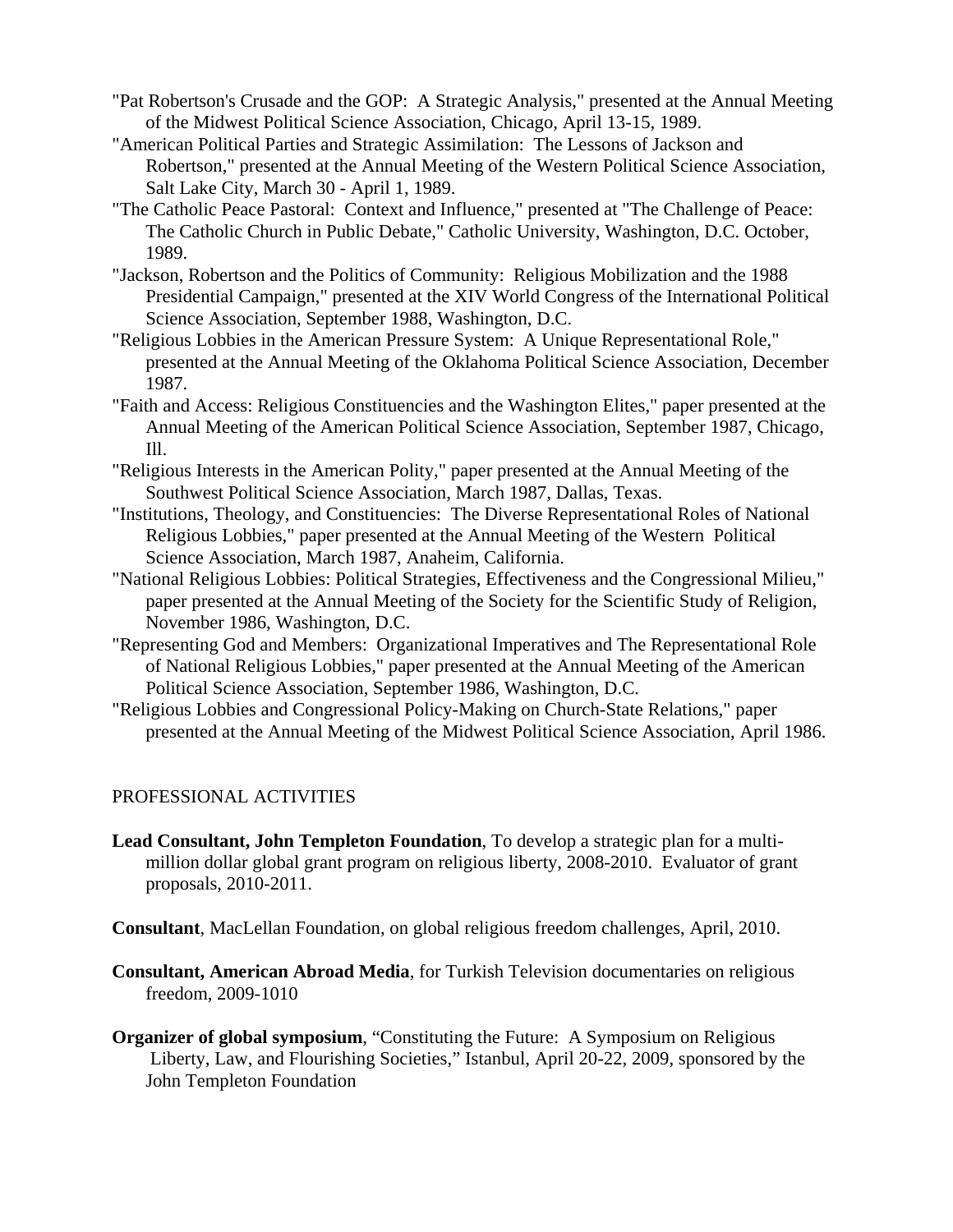## **Lead Consultant: Pew Charitable Trusts**, Report on International Religious Freedom, 2008

**Consultant: Pew Charitable Trusts.** Prospective analysis of the religious scene, nationally and globally, on emerging issues, trends, and opportunities for the Pew Trusts Board, 2006.

## **Consultant to eBay founders on setting up an international human rights foundation, 2005.**

## **Contributing Editor,** *The Review of Faith & International Affairs*.

**Consultant**: **Pew Charitable Trusts**, Religion Division, 1998-2000. Drafted strategy paper for the Religion in American Public Life Initiative, a three-year, \$10 million inventory of the civic activities of the major religious communities in America.

**Pew Trusts Advisory Boards**: Hispanic Churches in American Public Life; The Public Influences of African-American Churches; Evangelicals in Political and Civic Life.

 **Lecture Tour: People's Republic of China,** on Religion and Politics in America, sponsored by the United States Information Service, Department of State, nine cities and diverse forums, September 4-25, 1999.

## **Invited Speaker/Lecturer:**

- American University McDowell Conference, "New Threats to Religious Freedom and their Global Implications," October 22, 2010, Washington DC.
- American Abroad Media Roundtable, "The First Freedom: Promoting International Religious Liberty," Washington DC, April 15, 2010
- University of Notre Dame, Rooney Center for the Study of American Democracy, "God's Lobby: Religious Advocacy and Public Policy," March 26, 2010.
- Princeton University, "National Religious Advocacy and Public Policy" Department of Religion, November 2009.
- Presentations to Numerous Foreign Delegations for the Pew Forum on Religion and Public Life, Washington DC, 2008-2009
- Presentation, United States Commission on International Religious Freedom, Washington DC, May 27, 2009.
- Luncheon Talk, State Department Office on International Religious Freedom, Washington DC, May 13, 2009
- Panel Presentation, "World of Faith and Freedom," Berkley Center, Georgetown University, April, 15, 2009
- Panel Presentation, "Blind Spot: When Journalists Don't Get Religion," Televised on C-Span, Hudson Institute, Washington DC, December 16, 2008.
- Address, Religion and U.S. Foreign Policy Task Force, Chicago Council on Global Affairs, December 2, 2008

Keynote Address: "Religion and U.S. Foreign Policy: Assessing Its Surprising Turn," Conference on the "Politics of Faith," University of California Berkeley, October 23, 2008 Character Forum address, "The Faith-Based Human Rights Movement," College of the Ozarks,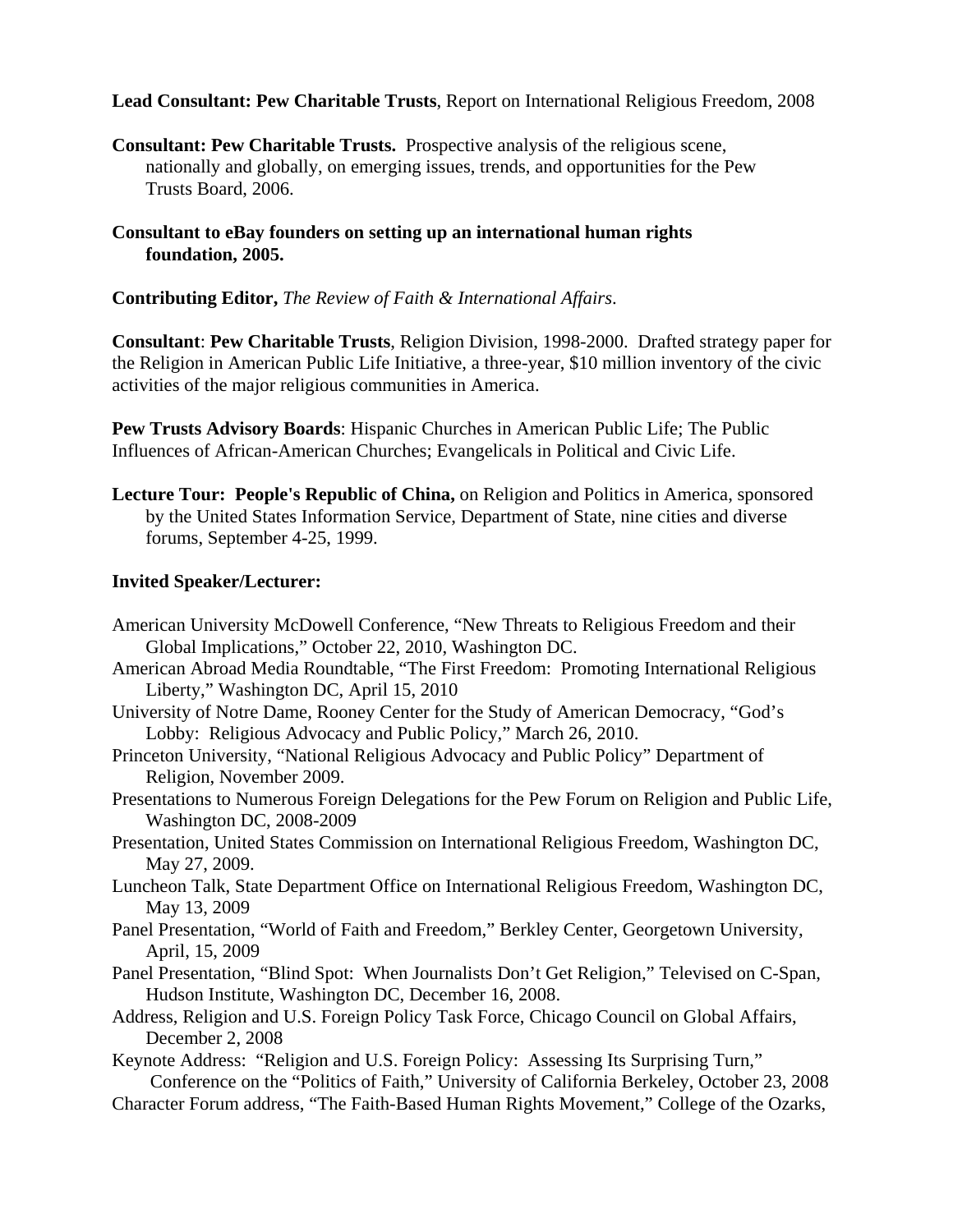March 6, 2008.

- Panel Presentation, "Religious Freedom and U.S. Foreign Policy: Taking Stock, Looking Forward," Georgetown University, February 25, 2008.
- The 2007 Princeton Colloquium on Public and International Affairs, "From Passion to Politics: What Moves People to Take Action?" Woodrow Wilson School, Princeton University, April 20, 2007.
- Forum on Legislating International Religious Freedom, co-sponsored by the Library of Congress, the American Academy of Religion and the Pew Forum on Religion & Public Life, November 20, 2006
- Woodrow Wilson School, Princeton University, Conference on Liberal Internationalism, May 16, 2006.
- Featured interviewee, Video Conference on Genocide for Secondary School teachers in Texas and Oklahoma, sponsored by the U.S. Holocaust Museum in Washington, DC, January 26, 2006.
- Panel on the Catholic Church and Democracy since WWII, John Henry Cardinal Newman Discussion Series, February 23, 2006, University of Oklahoma.
- Renaissance Project Panel on Religion and Democracy, March 23, 2006, University of Oklahoma.
- Panel sponsored by American Media Abroad, the Pew Forum, and National Public Radio, "Evangelicals and the New Global Mission, October 6, 2005, Washington DC.
- Carnegie Council on Ethics and International Affairs, "Evangelical Reflections on the U.S. Role in the World," 2005-2006 Young Leaders Program, New York City, September 15, 2005.
- Council on Foreign Relations, "The Politics of Religion and Human Rights," New York City, May 2, 2005
- Tiffany Lecture on Foreign Affairs, "Freeing God's Children: A Challenge to Evangelicals," Wheaton College, April 14, 2005.
- Phi Beta Kappa Founders Lecture, "The Centrality of Religious Freedom to Democracy," December 2, 2005, University of Oklahoma.
- Christ the King Catholic Church, November 6, 2005, Oklahoma City.
- First Presbyterian Church, January 9, 2006, Norman Oklahoma.
- Washington and Lee University, March 24, 2005.
- Council on Foreign Relations, "Evangelicals and U.S. Foreign Policy," New York City, May 27, 2004.
- Western Knight Center for Specialized Journalism and Annenberg School for Communication, "Religion and U.S. Foreign Policy: New Constituencies and New Challenges," September 22, Los Angeles, 2004.
- Ninth Annual Paul Henry Lecturer, on *Freeing God's Children*, Calvin College, November 11, 2004
- U.S. Holocaust Memorial Museum, Conference on Prevention of Genocide, "The Role of the Faith-Based Constituency in Preventing Genocide," Washington DC, May 13, 2002.
- National Press Club, Washington DC, "Religion, Foreign Policy, and the Bush Administration," sponsored by the Ethics and Public Policy Center, June 25, 2001.
- Christians in Political Science Meeting, Keynote address, Point Loma Nazarene U., June 8, 2001.
- Citizens League of Central Oklahoma, "Grounds for Religious Engagement," November 8, 1999.
- Ethics and Public Policy Center, Washington DC, October 1998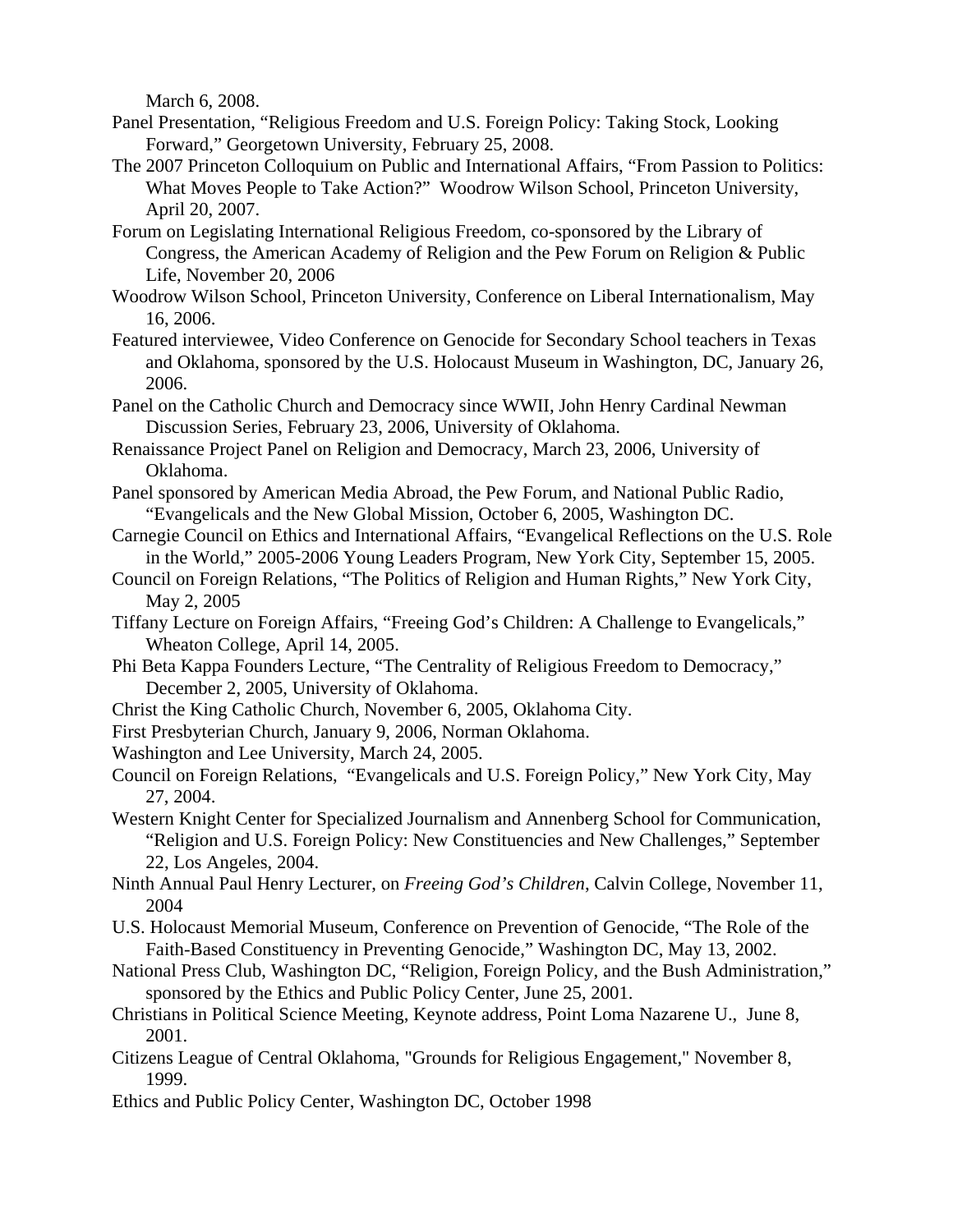Idaho State University, October, 1998

Murray State College, April, 1998

Ethics and Public Policy Center, Washington DC, January 6, 1998

Oklahoma City University, October, 1997

Kennedy School of Government, Harvard University, September 28, 1996

Berry College, Georgia, October 17, 1996

University of Central Oklahoma, Spring 1996.

East Central Oklahoma, Spring 1995.

National Review conference on politics in the South, Charleston, South Carolina, June 1994.

Ethics and Public Policy Center, Washington, D.C., December 1993.

University of Wisconsin-Madison, October 1993.

Calvin College, Grand Rapids Michigan, October, 1992.

Baylor University, April 22-23, 1991.

 Keynote, "Religious Lobbies in Washington: A Discussion of Allen D. Hertzke's *Representing God in Washington*," Ethics and Public Policy Center, Washington, D.C., April 6, 1989. Catholic University, Washington, D.C., October, 1989.

 Consultation on Church and Society for the Evangelical Lutheran Church in America, October 8-10, 1989, Washington, D.C.

North Texas State University, April 1988.

## **Radio and Television Featured Guest/Commentator for:**

TRT National Turkish Television, Religious Freedom and the Muslim Experience in America, February, 2010. CNN, Story on Religious Lobbies, December 2009 CBS Documentary on Religious Lobbies, September 2009 Jordanian Television, November 11, 2008. Australian Public Radio, Fall, 2008 National Catholic Radio, October 11, 2008 Religion and Ethics Newsweekly, Public Television, October 14, 2008 ABC Radio National, Sydney, Australia, March 2008. BBC, October 2007, on the black church and Sudan CNN, February 2007 on religion and American foreign policy Religion and Ethics Newsweekly, PBS national television program, November 5, 2006. Featured Guest, Peggy Weymeyer Show, Nationally syndicated for World Vision, May, 2006 Featured Guest, Drivetime Dialogue, New York City, March, 2006 Featured Guest, WHYY, Philadelphia's National Public Radio station, March 2006 Featured Guest, KKLA Radio, Los Angeles, February 2006 Featured Guest, Dennis Prager Show, Nationally syndicated, February 14, 2006 Featured Guest, KRKX, Denver, February 15, 2006 Featured Guest, WNIV Atlanta, January 31, 2006. Featured Guest, WRDT Detroit, January 16, 2006. Featured Guest, Detroit News station, December, 2005 Radio Panel Broadcasts by American Media Abroad and National Public Radio, "Evangelicals and the New Global Mission," October 2005.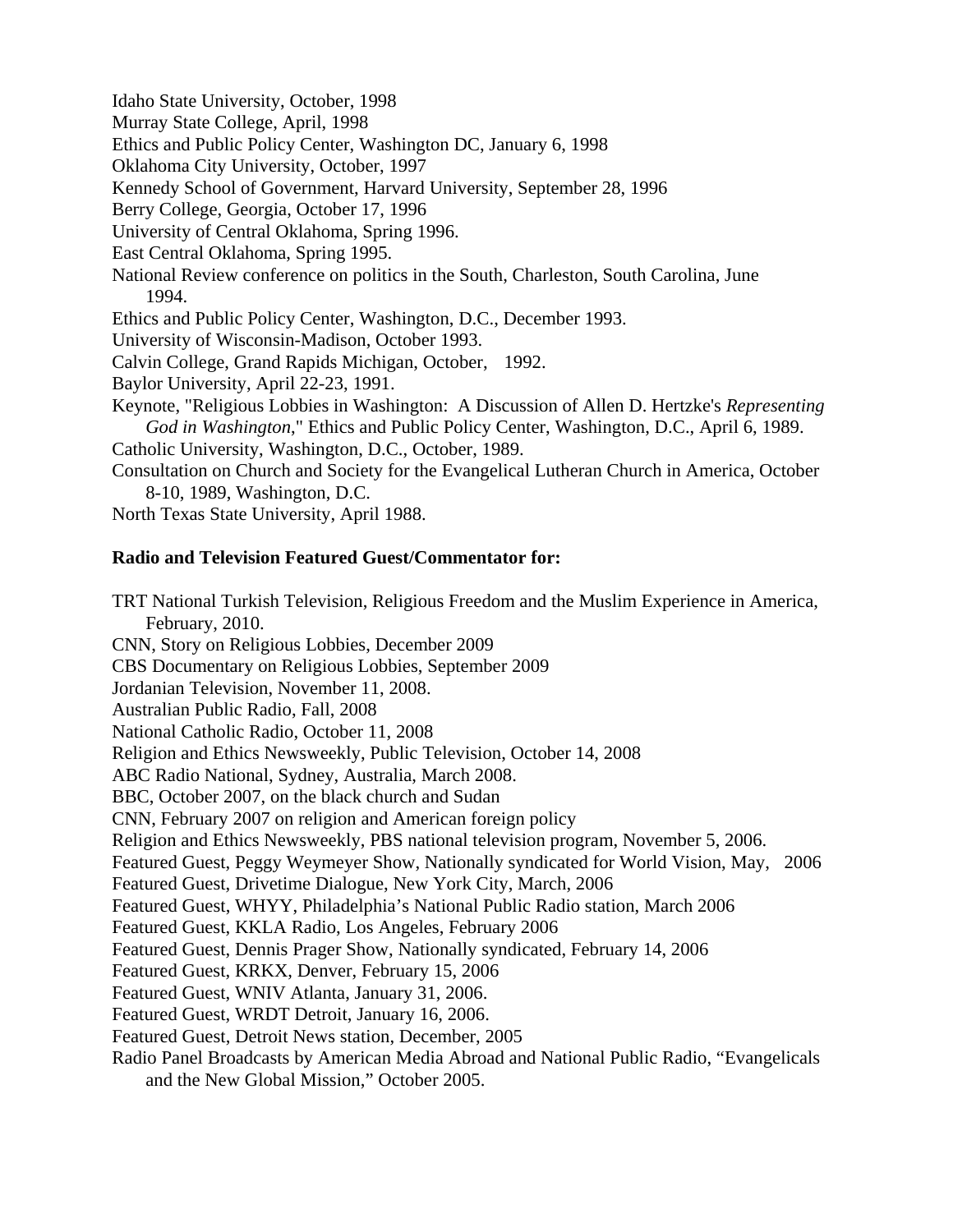PBS television program, Religion and Ethics Newsweekly, "Black Churches and Darfur Activism," August 19, 2005.

- Featured Interviewee, Chicago Public Radio, March 16, 2005.
- Voice of America, June 2005

Featured Guest, WMUZ Detroit, December 15, 2005

Featured Guest, Wisconsin Public Radio, November 17, 2005

Featured Guest, WROD Pittsburgh, September 28, 2005.

- PBS Television commentary, "Cover Story: Religions and Religion," Religion and Ethics News Weekly, August 27, 2004
- Swedish National Radio, broadcast special on why the USA is so religious, July 4, 2003

National Public Radio, *Talk of the Nation*, Christians in the Middle East, April 23, 2002.

National Public Radio, *All Things Considered*, Story on Sudan, May 25, 2001

National Radio program on religion and politics, May 1999

Religion and Ethics Newsweekly commentary on evangelicals in politics, 1998

PBS news story on Christian Right and the Republican Party, April 1998.

Religion and Ethics Newsweekly story, Christian Right and the national elections, October,1998.

Chanel 6 News Story, Tulsa, Oklahoma, April 1996

Chanel 4 News Story, Oklahoma City, January 1996

BBC, June 1994; BBC World Service, July 1992.

Hour-long radio program on the federal budget, KTOK, Oklahoma City, March 31, 1993.

KGOU Radio commentary, Norman, Oklahoma, 1993.

Half hour television program, Oklahoma Public Report, KTBO, Oklahoma City, May 1992.

Half hour television program, Professors At Large, College of Liberal Studies, 1994.

### **Interviewed for/Cited in:**

*Washington Post,* February, 2010.

*Sunday Times* of London, March 2008**.** 

Reuters Global News Agency, March 2008**.** 

 *New York Times,* Diana Henriques and Andrew Lehren, "Religious Groups Reap Federal Aid for Pet Projects," May 13, 2007.

*U.S. News and World Report*, February, 2007*.* 

Danish daily newspaper *Kristeligt Dagblad*, September 2006*.* 

*Weekly Standard*, August, 2006*.* 

 French edition of *National Geographic* on evangelical influence in American foreign policy, June 2006.

*Reuters News Agency,* June 2006.

*The New Republic,* David Rieff, "Moral Blindness," June 5 and 12, 2006.

*The New Republic,* "Editor's Note," May 29, 2006.

*The New York Times,* May 2006, on Darfur and Evangelicals.

*London Times*, on Darfur, May 2006.

 *Washington Post,* Caryl Murphy and Alan Cooperman*,* "Religious Liberals Gain New Visibility," May 20, 2006.

The Nation, story on Darfur, May 2006.

*La Croix*, French newspaper on Darfur, May 2, 2006.

*National Journal,* Paul Starobin, "A Return to Isolationism?" April 1, 2006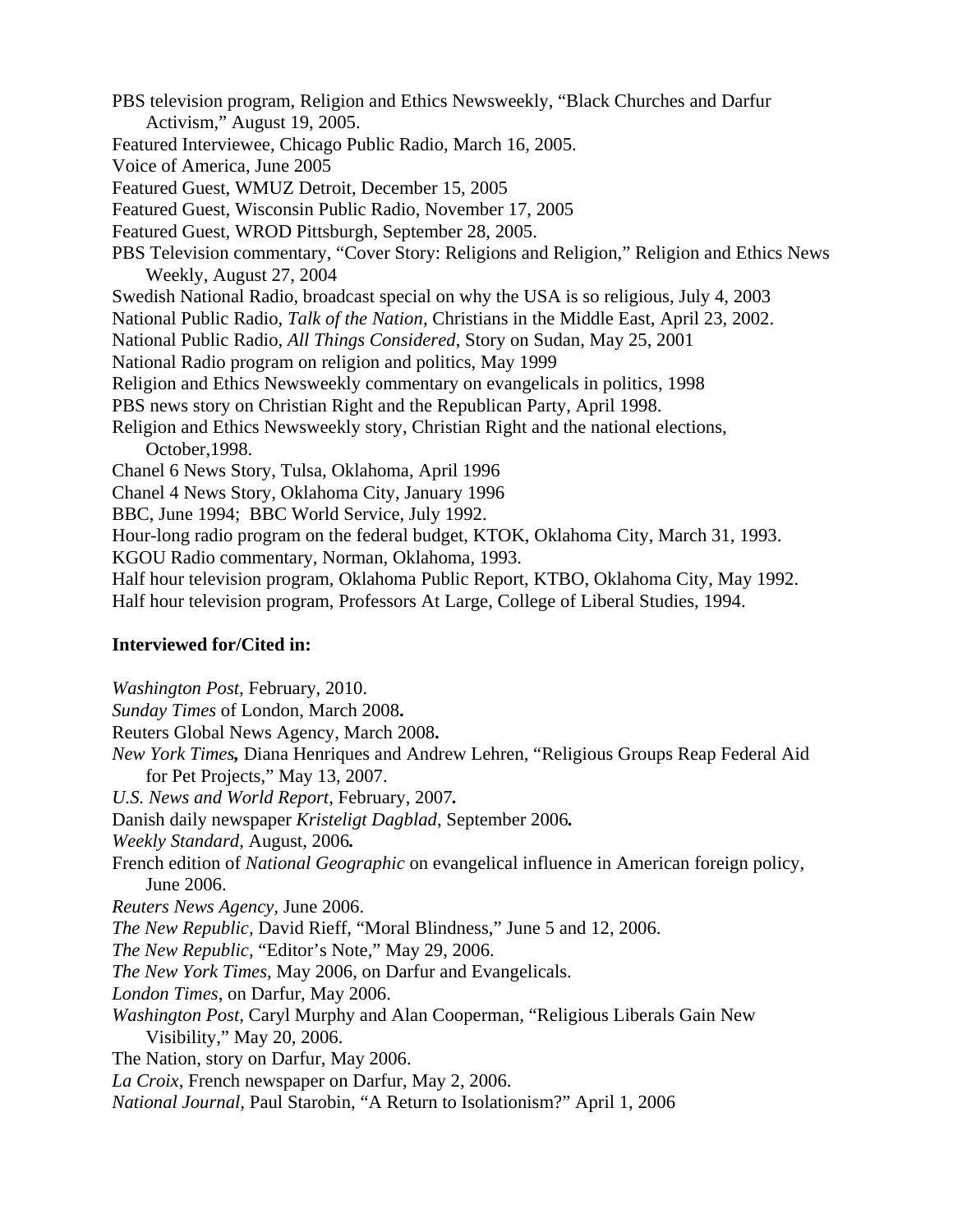*Los Angeles Times,* story on Evangelicals and U.S. foreign policy, March*, 2006* 

- *Christian Science Monitor,* Howard LaFranchi, "Evangelized Foreign Policy? March 2, 2006.
- *Washington Observer*, Chinese language newspaper on American Foreign Policy, story on role of religion in U.S. foreign policy, February, 2006
- *The Yomiuri Shimbun* Japanese newspaper (the largest in Japan), January 2005, story on Chinese crackdown on Christian worship.
- *Der Uberblick,* German magazine, February, 2006
- *Atlanta Journal-Constitution,* Mark Bixler, "Evangelicals Direct Clout At Global Warming," December 27, 2005.
- *Knight Ridder Washington Bureau*, Matt Stearns and Shashank Bengali, "Senator's Interest in Africa Turns Into a Campaign Weapon," December 14, 2005.
- *CQ Weekly,* John Cochran, "New Heaven, New Earth, October 17, 2005.
- *Baltimore Sun*, Staff and Wire Reports, "Robertson Widely Criticized for His Remarks on Chavez," August 24, 2005.
- *The Economist,* July 2, 2005.
- U.S. Supreme Court decision on the Ten Commandments, *McCreary County, Kentucky, et al., Petitioners v. American Civil Liberties Union of Kentucky et al.*, concurring opinion of Justice O'Connor, June 27, 2005.
- *Voice of America News,* Maura Jane Farrelly, "Evangelical Christians Show Increasing Support for Environment," June 21, 2005.
- *USA Today,* Susan Page, cover story, "Christian Right's Alliances Bend Political Spectrum, June 14, 2005, cover story.
- Associated Press Bureau of Seoul Korea, Story on American religious activism on Sudan and North Korea, June 2005
- *Wall Street Journal*, "Christian Right Focuses on North Korea," Murray Hiebert, May 13, 2005*. Time Magazine,* "Evangelicals in America, Cover Story, February 7, 2005.
- *New York Times*, July 17, 2004 story on Human Trafficking.
- *LA Times and San Francisco Chronicle*, summer of 2004 stories on religion and the presidential election.
- *Wall Street Journal* story, Peter Waldman, "Evangelicals Give U.S. Foreign Policy an Activist Tinge," Page One, May 26, 2004.
- *New York Times* story, Elizabeth Bumiller, "Evangelicals Sway White House on Human Rights Issues Abroad," Page One, October 26, 2003.
- Institute for Global Engagement, "Christianity in the Fishbowl: An Interview with Dr. Allen Hertzke," November 21, 2003
- *New York Times* column by Nicholas Kristof, "Giving God a Break," June 10, 2003.
- *Washington Post*, "Robertson Defends Liberia's President," July 10, 2003
- *National Review*, "Their Brother's Keeper," June 30, 2003
- *New York Times* column by Nicholas Kristof, "Following God Abroad," May 21, 2002.
- *Congressional Quarterly*, July 30, 2002
- *Newsday*, July 5, 2001; Washington Times, June 25, 2001; National Journal, June 30, 2001
- *Newsroom-Online*, stories on Muslims in America and international religious freedom campaign, July 2001.
- *The Wall Street Journal*, December 1999.
- *Washington Times* series on religious revivals and politics, Fall 1997.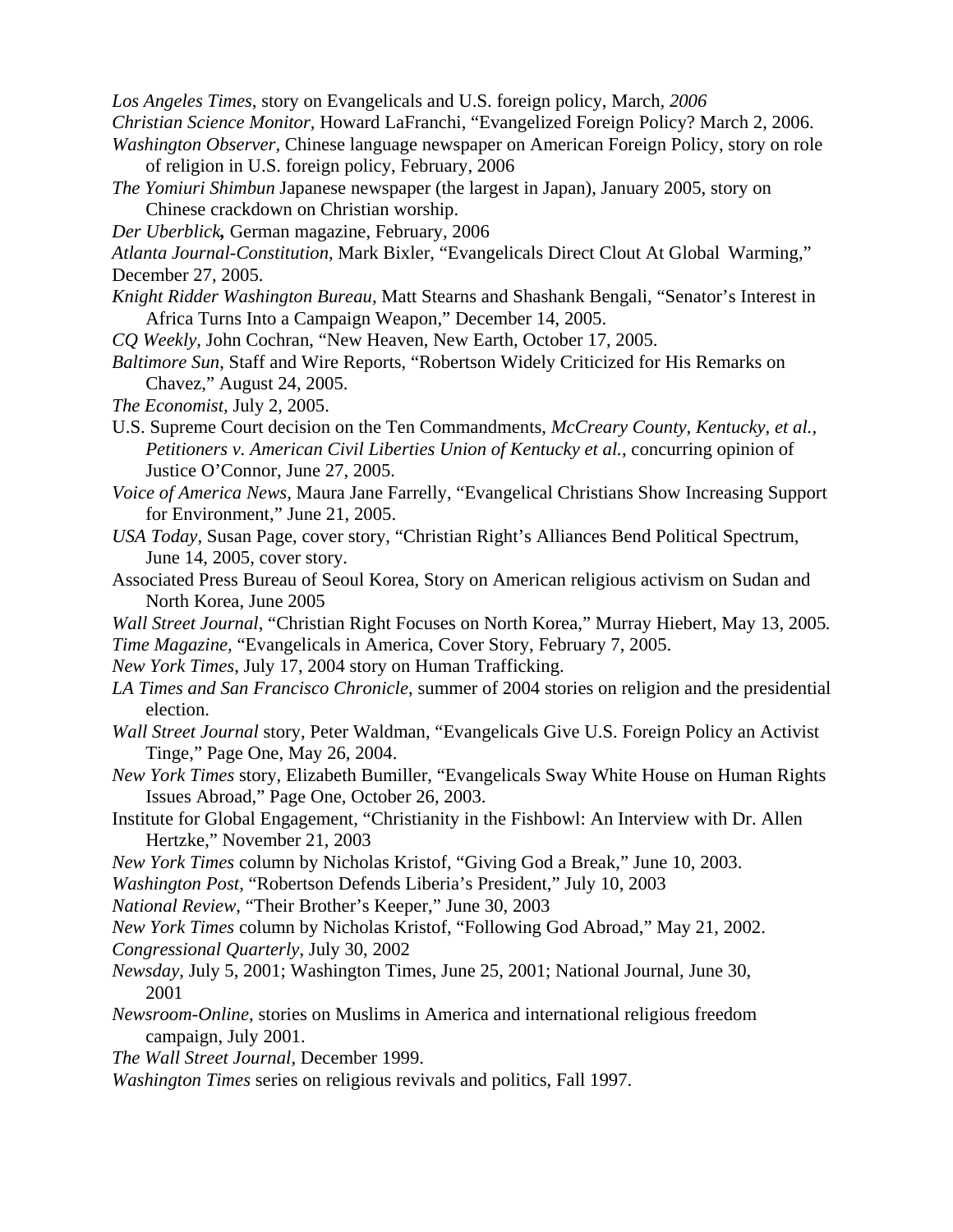Several national news stories on presidential and congressional campaigns for Voice of America, *USA Today*, and The Legislative News Service — 1997-98 Several national news service stories on the Republican Convention, August, 1996 MS-NBC news service story on Dole Campaign, August 16, 1996 PBS Documentary on the 1996 presidential campaign, January, 1996. *USA Today*, April 1996 PBS Documentary, September and October 1995. *New York Times*, June 1995.  *London Times*, June, 1994 Other earlier stories through AP wire service, *Knight Rider*, *Bloomberg News*, *Miami Herald, San Francisco Chronicle*, the *Houston Chronicle*, the *Boston Globe,* the *Atlanta Constitution*, the *Pittsburgh Press*, the *Des Monies Register, The Charleston Post, Newport News, The Tulsa World*, *The Washington Times*, *The Daily Oklahoman*, and other regional newspapers.

#### **Referee:**

 *International Journal of Religious Freedom, American Politics Quarterly, Social Science Quarterly, American Journal of Political Science, Policy Studies Journal, Western Political Quarterly, Political Research Quarterly, Polity, Commonwealth, Journal of Church and State, Research in the Social Scientific Study of Religion, Journal of the Society for the Scientific Study of Religion.*

#### **Reviewer:**

Of Book Manuscripts: Cambridge University Press, Georgetown University Press, Jossey-Bass publishers, Princeton University Press, Cornell University Press, Congressional Quarterly Press, McGraw Hill, Harper & Row, Nelson-Hall, Prentice-Hall, St. Martins Press, Wadsworth Publishing, Greenwood Press, University of Kansas Press, University of Tennessee Press, University of Oklahoma Press, Peacock Publishers. Volumes reviewed include texts on American Government, Congress, Interest Groups, Public Policy, Government Budgeting, Political Thought, The Politics of Race, Citizen Diplomacy, and Religion and Politics, Human Rights, International Religious Freedom.

- Of Research Project: National Science Foundation
- For Tenure and Promotion: Baruch College, University of Maine, Rutgers University-Newark, Augsburg College; Knox College.

#### **Professional Association Activities:**

President, Christians in Political Science, 2002-2004.

- Consultant-Evaluator, Graduate degree programs of the Department of Political Science, Baylor University, Spring 1998.
- Program Chair, Religion and Politics Section, American Political Science Association Annual Meeting, New York City, September 1994 (responsible for 12 panels).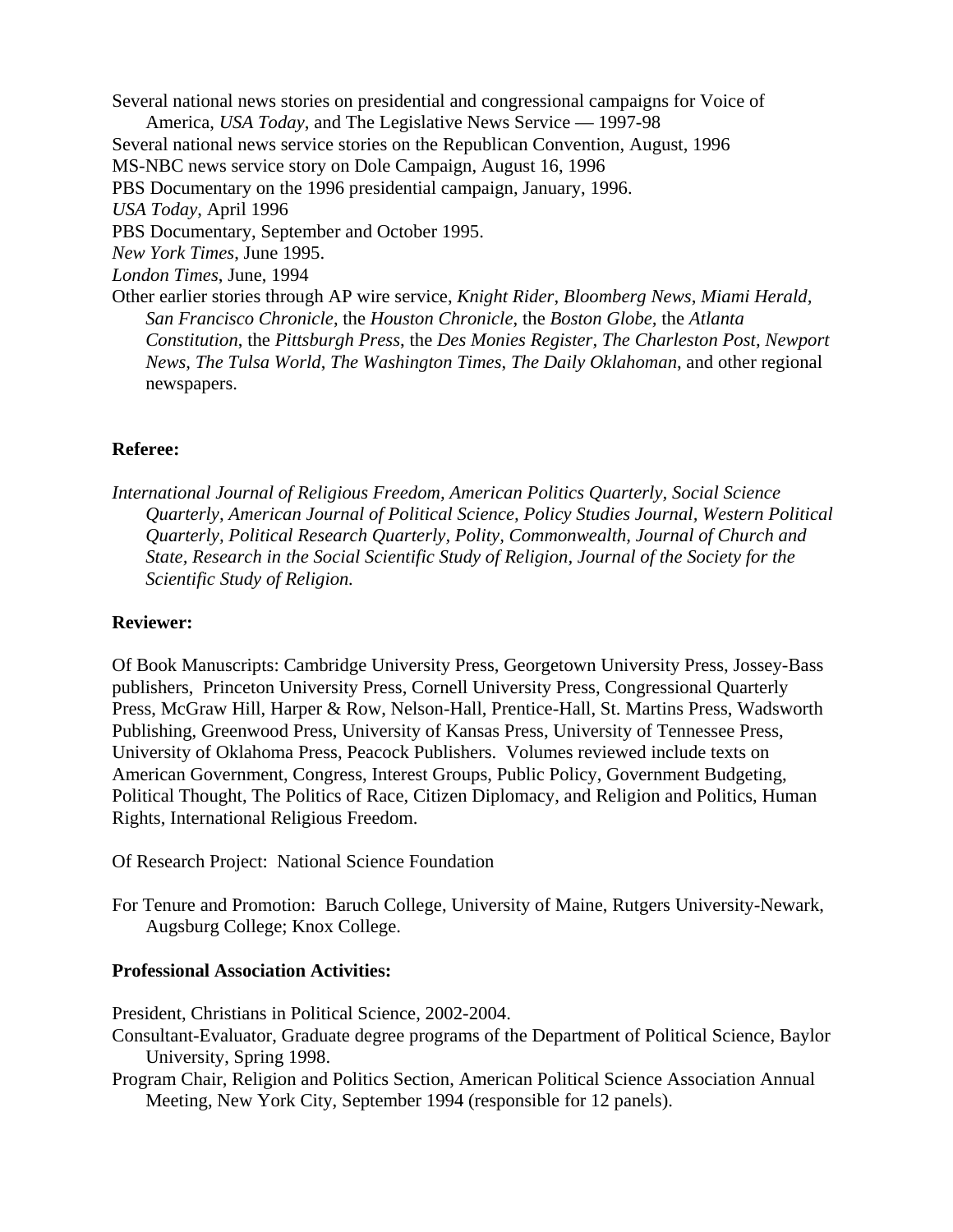Committee on Organized Sections, American Political Science Association, 1994-1996. Executive Board of the Religion and Politics Section, American Political Science Association,

1991-1992.

## **Professional Meetings**:

- Panel Moderator, "Proselytism and Religious Freedom in the 21st Century," Berkley Center for Religion, Peace and World Affairs, Georgetown University, Washington DC, March 3, 2010.
- Panel Chair, Religion & Democracy in the Foreign Policy of the Obama Administration, Berkley Center for Religion, Peace, and World Affairs, Georgetown University, Washington DC, November 3, 2009
- Roundtable participant, The Aspen Institute with Dr. Madeleine Albright and U.S. Senator Sam Brownback, November 1, 2005.
- Roundtable on *The Naked Public Square*, American Political Science Association, September 2004.
- Panel Member, "Religion in the 2004 Election," Annual Meeting of the American Academy of Religion, November 22-25, 2003, Atlanta.
- Panel Chair, "Religious Politics in Post-Communist States," American Political Science Association Annual Meeting, San Francisco, August 30-September 2, 2001
- Roundtable Participant, "The Location of the Christian Political Scientist," Meeting of Christians in Political Science, Calvin College, June 17-19, 1999
- Panel Chair, Religion and Voting Behavior, American Political Science Association, Washington DC, August 28-31, 1997.
- Roundtable on The Christian Right and the Elections, Social Science History Association, New Orleans, October 11, 1996.
- Discussant, American Political Science Association Meeting, San Francisco, August 30, 1996.
- Roundtable on a Bill of Responsibilities, American Political Science Association Annual Meeting, Chicago, September 1995.
- Roundtable participant, Oklahoma Political Science Association, Fall 1995.
- Roundtable participant on the Christian Right in the 1993 Virginia Elections, American
- Political Science Association Annual Meeting, New York, September 1994.
- Panel Chair, "Religion and the Politics of Abortion, 1992 Annual Meeting of the American Political Science Association, Chicago."
- Panel Chair, "Interest Groups," Southern Political Science Association, November, 1990.
- Discussant, "Christian Soldiers: A Roundtable on Evangelical Interest Groups," American Political Science Association, Washington, D.C. September 1991.
- Discussant, Panel on Religion and Politics, Midwest Political Science Association, 1990.
- Panel Participant, "Clashes for the Decade: The Future of Religion in the Public Schools," Meeting of the National Organization on Legal Problems of Education, San Antonio, November 1990.
- Panel Chair, "Religion and Public Education in Contemporary America," 1989 Annual Meeting of the American Political Science Association, Atlanta.
- Roundtable participant, "Religion in the 1988 Elections," Annual meeting of the American Political Science Association, September 1988, Washington, D.C.
- Discussant, Panel on Congress, Midwest Political Science Association, Chicago, 1988.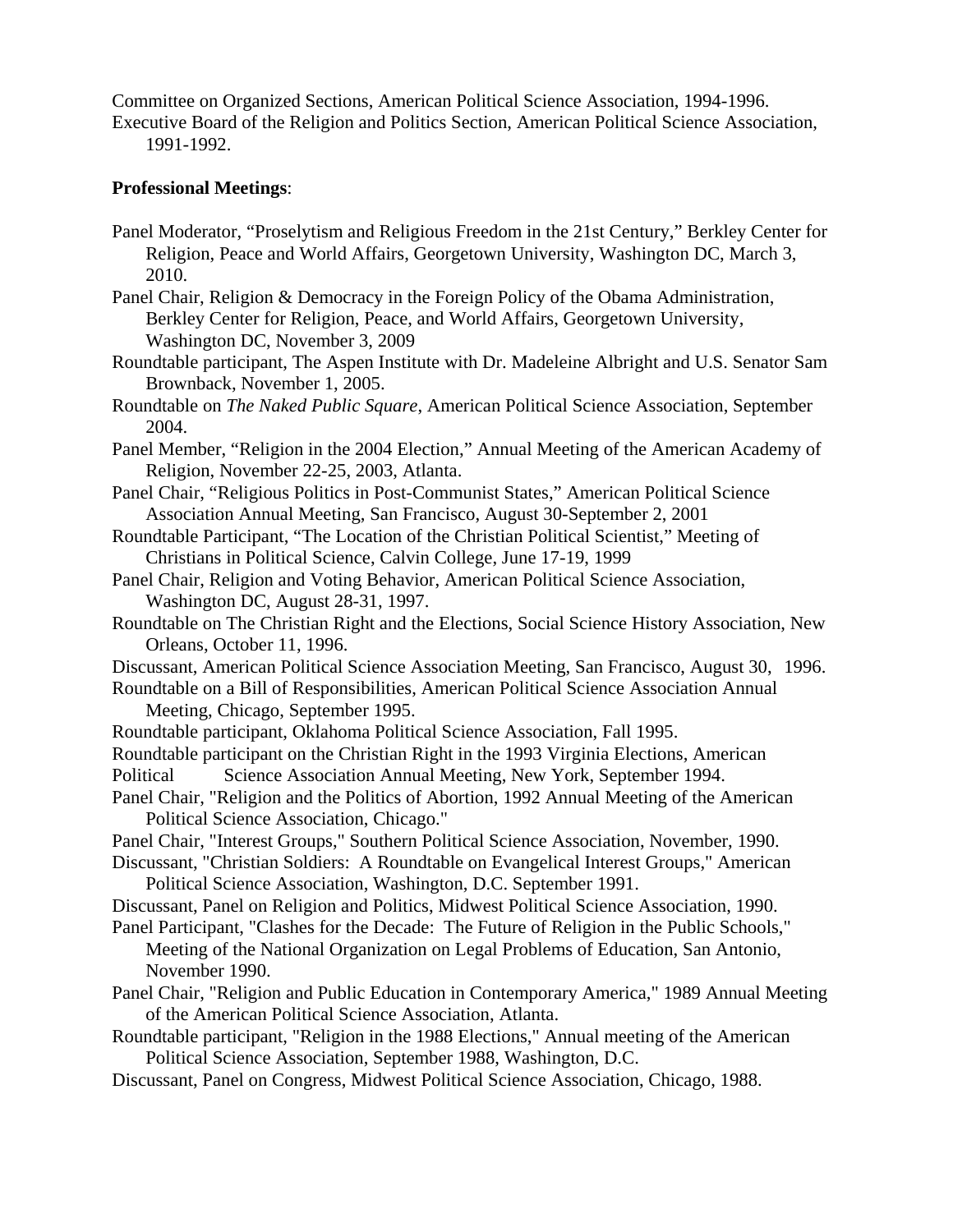Roundtable participant on comparative religious fundamentalism, Northeast Political Science Association, Philadelphia, November 1987. Panel Chair, Oklahoma Political Science Association, December 1987.

### **Community involvement:**

Oklahoma Justice Fellowship Task Force, 1996-2000 School Board Candidate, Norman, Oklahoma, 1994. Chair, Homework Policy Committee, Citizens Advisory Council, Norman Public Schools, 1995 Coach, Rollerblade Hockey, 1995-1997

#### **UNIVERSITY SERVICE**

Concept Developer, Undergraduate Research Assistant Program, Honors College. Director, Undergraduate Programs for Political Science, 2000-2001. Chair, Undergraduate Awards Committee for Political Science, 1997-1999 Tenure Mentor, Undergraduate Studies Committee for Political Science, current Advisory Committee, Oklahoma Scholar-Leadership Enrichment Program, 1996-1998 College of Arts and Sciences Tenure and Promotion Committee, 1996-97 President's Task Force on Enhancing Faculty/Student Interaction, 1996 Faculty Senate, Representative of the College of Liberal Studies, 1995-1996. Fundraising: Raised approximately \$70,000 from external sources (\$20,000 of which was matched by federal funds) to support the permanent Cortez Ewing Public Service Endowment. Co-chair, Campus Campaign `95, a highly successful fundraising effort the University. Director, Ewing Public Service Fellowships, a Washington, D.C. Internship Program. Coordinator, Government Summer Internships Faculty Adviser, Pi Sigma Alpha, Honors Program, Oklahoma Intercollegiate Legislature Undergraduate Assessment Coordinator, Department of Political Science, 1994-96. Chair, Department of Political Science Undergraduate Curriculum Committee, 1988-89. Coordinator, Teaching Assistants for the Department of Political Science, 1989-90. Rhodes Fellowship Committee 1991-1992 Bass Scholarship Committee 1991-92 University of Oklahoma Speakers Bureau: "Church-State Relations in America: The Changing Meaning of the First Amendment." Presenter, Short Course on the Bill of Rights for Oklahoma secondary teachers, December,

1991.

### **ADMINISTRATIVE EXPERIENCE**

Founding Director of the Religious Studies Program, University of Oklahoma, 2002 - 2008 Assistant Director, Carl Albert Congressional Research Center, 1986-1998. Responsible for directing undergraduate research opportunities and fellowships, editing.

- Extension Agent for Community Development & Energy Conservation, Adams County, Colorado, 1980-1982.
- Assistant Director for Public Participation, Environmental Protection Agency, Denver, Colorado, 1978-1980.